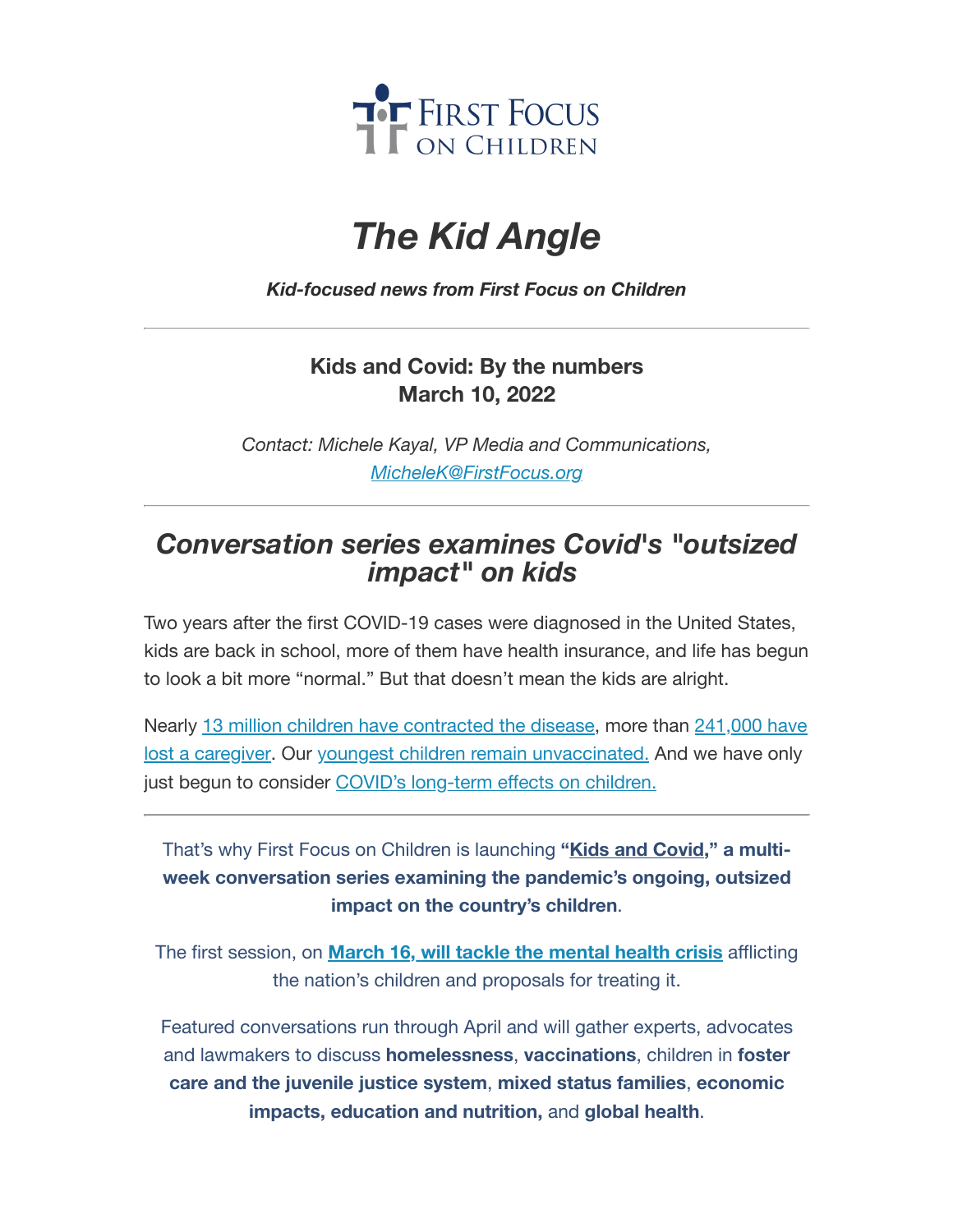### *For more information — and to register for [conversations](https://join.firstfocus.org/kidsandcovid?e=6d50ef9bac605c372bd31a2e7c9cacfd&utm_source=ffcc&utm_medium=email&utm_campaign=_91_supporters&n=9&test_email=1) — please visit our website.*

In the meantime, here are some numbers that outline the impact the pandemic and its economic fallout have had on every aspect of our children's health and well-being. The numbers below tell only part of that story. But they are a good place to start.

#### **Physical health:**

Despite [early misconceptions that](https://action.campaignforchildren.org/r?u=SrOWKcYa5uCbTZFUm0wkTKPRAyA86MHFLWPsvVG0hAxmYXRVRWLzdP1w5CDJR9PIr4uh_hgGZancabM29zezDXKAaqO-mGcQsBaFqem8qkH4lmiELdyzBYuTP_svZhDe4tJ7cps9Q2iziDCzn6rt3TrH6rDnmqixtVa1xOw46jc&e=6d50ef9bac605c372bd31a2e7c9cacfd&utm_source=ffcc&utm_medium=email&utm_campaign=_91_supporters&n=10&test_email=1) children don't get COVID, **children account for 19% of all COVID-19 cases** in the United States.

- **6+million:** Number of children who have [contracted](https://action.campaignforchildren.org/r?u=SrOWKcYa5uCbTZFUm0wkTKPRAyA86MHFLWPsvVG0hAxmYXRVRWLzdP1w5CDJR9PIr4uh_hgGZancabM29zezDXKAaqO-mGcQsBaFqem8qkH4lmiELdyzBYuTP_svZhDe4tJ7cps9Q2iziDCzn6rt3TrH6rDnmqixtVa1xOw46jc&e=6d50ef9bac605c372bd31a2e7c9cacfd&utm_source=ffcc&utm_medium=email&utm_campaign=_91_supporters&n=11&test_email=1) COVID-19
- **114,730:** Number of children [hospitalized](https://action.campaignforchildren.org/r?u=2cia1VJtiEWQ0pTvjkcPsbKGfzIGrJnKQxiohB0vnU1KwQY18CpUrZaUKwURTHNYdlIU8RbeGZe4ggs_gcq6NPIrwEggvP4AGBQ93AoJ9Bo&e=6d50ef9bac605c372bd31a2e7c9cacfd&utm_source=ffcc&utm_medium=email&utm_campaign=_91_supporters&n=12&test_email=1) with COVID
- **7,459:** Number of children who developed the serious condition known as multisystem [inflammatory syndrome](https://action.campaignforchildren.org/r?u=2cia1VJtiEWQ0pTvjkcPsbKGfzIGrJnKQxiohB0vnU2LK9jWuM_RA7PKDHHGAY2BokFGN6dKgDX6ebkedhM6K8eAJT5VM5KLh3-soFpKZ7A&e=6d50ef9bac605c372bd31a2e7c9cacfd&utm_source=ffcc&utm_medium=email&utm_campaign=_91_supporters&n=13&test_email=1) in children (MISC)
- **1,433:** Number of [children](https://action.campaignforchildren.org/r?u=2cia1VJtiEWQ0pTvjkcPsbKGfzIGrJnKQxiohB0vnU2DaH_Kn5Crs8b27sDSPMD0eLaOZLomIKchkode59d3-w&e=6d50ef9bac605c372bd31a2e7c9cacfd&utm_source=ffcc&utm_medium=email&utm_campaign=_91_supporters&n=14&test_email=1) who have died with COVID
- **13:** where COVID-19 ranks among the top 15 [causes of](https://action.campaignforchildren.org/r?u=jifRqMMFXJr4nG-GSwtwakj2m8XXTbxDFJ0cViTR_3ZqPTPvJNdbs_haj3TcKiIG-TeUDQyWYRwETyfj8f4Vyw&e=6d50ef9bac605c372bd31a2e7c9cacfd&utm_source=ffcc&utm_medium=email&utm_campaign=_91_supporters&n=15&test_email=1) death in children
- **19 million:** the number of U.S. [children](https://action.campaignforchildren.org/r?u=wSzIS5EVhv86D7JDIF5fPVTx1jk-EIfx3SepINVQPJLhGYVNBBSkoxWz0vGOrx9gx4cHF4mMMpk0ZyA3TbhTR7K_VEGi7gVksd1JA7vosiViaP9A4v3oJGRQVIFNYMlbkaHYgf3p_w_L3tqx_KD-rm1Mx4VRI24gGeZW_zfH8Q-ZtPu3ua-GNlL06K1bFWCDGqDJUDYp6SIIt5n8iaLV02duZubPHc-ginPf7_in96w&e=6d50ef9bac605c372bd31a2e7c9cacfd&utm_source=ffcc&utm_medium=email&utm_campaign=_91_supporters&n=16&test_email=1) under 5, for whom there is still no vaccine

#### **Emotional health:**

Our country's children are in the throes of a **[full-blown](https://action.campaignforchildren.org/r?u=q_zOzmehU1NTpq0Mj3XVm4Dx9SfQON-FqTCiTKSlWJmkxJFQs9vqRI4Rp4MJeZ1Nk_2jLKiwS81sKUd1ijW02jzKGTiVR5TdNvDHcXINpml3Z4jhYVDX75gdF-wB3Mw66aAe1-UjkFSy48ZiXmk_ipcZx4iQcp9vYJwjBymijiGUNmwxv7QSsZoVdqiMBS8OjdRXZ_c3he2CkmnusMI-5Cb5BNRcFtMjThKsPgKwnClEbWlxQBXXdh5SIbUSo_LbztsP1VGYtMG1lr4JcGNrtmqTZTDJyWNwSXKQg2SN89gKPdCVz3b3JUG-aGP49ziIj6cJW6JXgY023xlGzb7CT5H9Jf3V-an2NU6x8fXS5oZHBsB93hB8OYzKYQb3b2OUF64i6wfEyes7MMpieThgiMAKdtrzXudLiGhc_G-YBMD6382NGS-OY7wd30hQeK_Mr-lg7ywZGdLl5OhMaeOKcDsCUao0MU8SHQa0hnYSoZNadD_RUzC8koQY1u3BLa-5DYcoGilZCWRibqdw86QLhOL7UDcSbVJypB-2mIkg_ouzmZJAFWGqlq_M1A6K0UlkWqY1WmgtbSeaJIlj_WqcNClm2Ooz5eOrgfmYJ9aSU3slJtdV_0exy9k1Klbk-NzDRPbXFhOAowqTJc2Vb1J3kDGRxjxbc9zoVug13w6AAaSq6mQbjiUE6X7YjS3S2Zs6EgoP9Y77IPW33Fvc3KzRWXnRTLOcX9RSct4LMGOMFMLGv6trHBSUnchG6Q_vnI2E-6jFMcuJtNCWB_Nbk_tSKUCFniE7ouvT137fXz3bBH8maEdlGlhp_GjoAIZwf6iOBM9Zs6iPwG1KzEzjbFcTF19dXhVBAIu4yl1uaL4fYUa0x78YfG73XJBQ_9Wn01wXJt1L871LB8cowZlQUxOw-o1x1HPzlCbsnuK_YVrRVj4&e=6d50ef9bac605c372bd31a2e7c9cacfd&utm_source=ffcc&utm_medium=email&utm_campaign=_91_supporters&n=17&test_email=1) mental health crisis.**

- **31%**: percentage increase in mental health-related [emergency room](https://action.campaignforchildren.org/r?u=7Ho65PobbrrlpD_Ow9Pq_5qxi3D0XjhnCTNXMeHaQLp5YfYHMM4bBKCoCEndfMSDlrBzmKEhIZBsqKbgxlSqfg&e=6d50ef9bac605c372bd31a2e7c9cacfd&utm_source=ffcc&utm_medium=email&utm_campaign=_91_supporters&n=18&test_email=1) visits by 12-17 year olds in 2020
- **5:** where [suicide](https://action.campaignforchildren.org/r?u=jifRqMMFXJr4nG-GSwtwakj2m8XXTbxDFJ0cViTR_3ZqPTPvJNdbs_haj3TcKiIG-TeUDQyWYRwETyfj8f4Vyw&e=6d50ef9bac605c372bd31a2e7c9cacfd&utm_source=ffcc&utm_medium=email&utm_campaign=_91_supporters&n=19&test_email=1) ranks among the top 15 causes of death in children
- **0:** the number of states that meet the [recommended](https://action.campaignforchildren.org/r?u=Itwz3WbeTUl9jIiAnEnfmysspRB-nSrn5HNjmMc7qNY&e=6d50ef9bac605c372bd31a2e7c9cacfd&utm_source=ffcc&utm_medium=email&utm_campaign=_91_supporters&n=20&test_email=1) ratio of one social worker for every 250 students
- **4,000+**: the number of [students served](https://action.campaignforchildren.org/r?u=Itwz3WbeTUl9jIiAnEnfmysspRB-nSrn5HNjmMc7qNY&e=6d50ef9bac605c372bd31a2e7c9cacfd&utm_source=ffcc&utm_medium=email&utm_campaign=_91_supporters&n=21&test_email=1) by a single school psychologist in West Virginia, Missouri, Texas, Alaska and Georgia.
- **241,000+**: the number of children grieving a [caregiver](https://action.campaignforchildren.org/r?u=EtwPAQlyomc4YLfIIdf97uTZUTVwD3VRAF4yWCKqbVTkDVo3EFDYSO9ywQlpXLtzUC6k4cNiqSaHBq0RlfvDPFJUmYSkf0v0c6DpYkJPB7zwEDDahix8w9uEPGdmYgkRz2JUQN5cG020iXFsYQoTTA&e=6d50ef9bac605c372bd31a2e7c9cacfd&utm_source=ffcc&utm_medium=email&utm_campaign=_91_supporters&n=22&test_email=1) who died of COVID-19

#### **Economic stability:**

At the height of the pandemic in 2021, government programs in the American Rescue Plan cut child [poverty by 36%.](https://action.campaignforchildren.org/r?u=PM3L4eLuVIDd8mSB5TLhw9oqG_6ENwLPfiVZ2XAVmRLtetpLOxLkqUlMq_gKUe8IBMCJblp7srd7a0g7M-ay55qsGzgPXowxLo8y_uARdTPvvh8Nj7ZUny9osRYaxDj2CAU3XIBA2g2VwW8nSyZ5tSuyKmMJC74qJZ2PnnY11OAGVjUMZmty1GVhbmi2iY72&e=6d50ef9bac605c372bd31a2e7c9cacfd&utm_source=ffcc&utm_medium=email&utm_campaign=_91_supporters&n=23&test_email=1)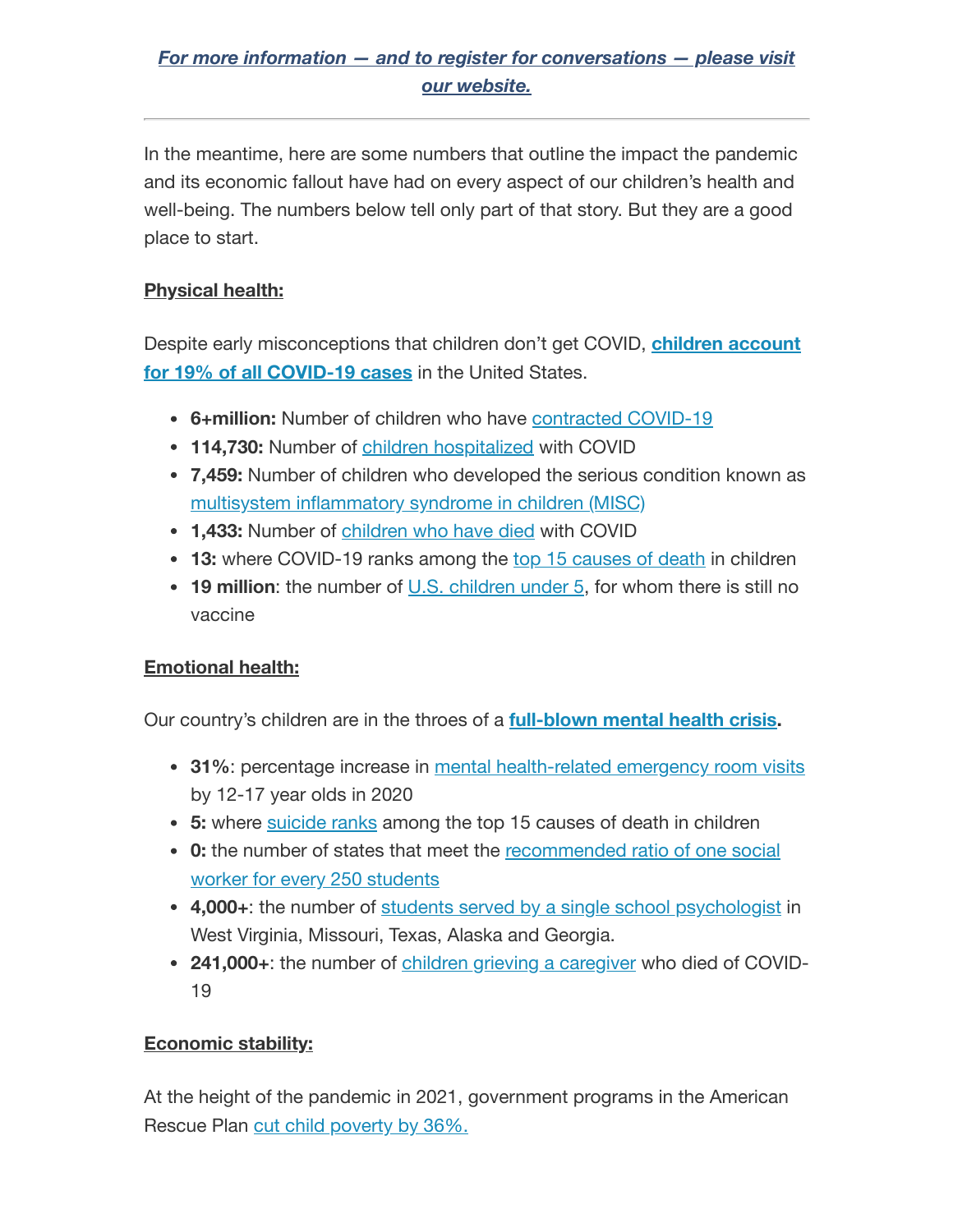- **3.7 million:** the number of [children](https://action.campaignforchildren.org/r?u=UmPwcm28_uDg6gTj_jN0OFQGFP1Darjs7xjyaWV7fPq31gIxt7SXaWsiMGDEAnqc2Pqj1LC59e08udMt5Y1GxUfYUL1qjkOsgNnCQqdWyBUQrA90GWAmJmJdawRXkpG0&e=6d50ef9bac605c372bd31a2e7c9cacfd&utm_source=ffcc&utm_medium=email&utm_campaign=_91_supporters&n=24&test_email=1) who slid back into poverty when improvements to the Child Tax Credit expired
- **6.7 million:** number of children expected to lose health [coverage](https://action.campaignforchildren.org/r?u=U2L0_uBLjBQxONEjRfD6PHbQ06P_OytcX8RqR1xUFzYbp343wvI_nvixSuIxi68SLAU47f9L0ij8KZbDHRduNyZlH71opkyZrmitUzNOFoGC3K5rD4yovDNv6kfnyAuQsfan32vXNOhVu2RHVT-ZG98MTrQDo3XuDBN23WXkY-MpvuAG-_tWBxnFiLvxcqHt&e=6d50ef9bac605c372bd31a2e7c9cacfd&utm_source=ffcc&utm_medium=email&utm_campaign=_91_supporters&n=25&test_email=1) when the Public Health Emergency ends
- **1-in-6:** the number of children who experienced food [insecurity](https://action.campaignforchildren.org/r?u=ZzibQ9Kgg6ftNGuhTM5ZDQZdTqG6a6Qc0iUZF1loYuunmvR5JqgKNcqp-yksJVlZRCEOxS4g3k_rX1TIZNGBlvXzHL3QkolpsWfii_YVNAAalYkBzAXDO1zLkpjy3nEKGiMM1UQA9NLjZEOR5Qbx8g&e=6d50ef9bac605c372bd31a2e7c9cacfd&utm_source=ffcc&utm_medium=email&utm_campaign=_91_supporters&n=26&test_email=1) last year
- **22%**: percentage of households with children who are [behind](https://action.campaignforchildren.org/r?u=BPqooxcYFIZ8rcOyAxj6Uax95wDlzL97bXercPCSjsaQc-iTewbx8MnEAZBgQmmgFyScGferyl9RMdaT-rxp9g&e=6d50ef9bac605c372bd31a2e7c9cacfd&utm_source=ffcc&utm_medium=email&utm_campaign=_91_supporters&n=27&test_email=1) on rent

#### **Inequity:**

Black, Hispanic, indigenous and other children of color are far more likely to contract COVID, be hospitalized, lose a caregiver to the disease, suffer economic consequences and endure other pandemic fallout than their white counterparts.

- **65%:** percentage of children who lost a [caregiver](https://action.campaignforchildren.org/r?u=EKKsC96leLUZzhX2680E7pSSvrWRjQx0ZGznO3Iu5JWFXxAmxL87c9Wxm4nHHPoyN0mm4fnN9T_wnCF3V5zxleFFs7kX9E_hJaX-J7ZAdTSm3OgO44PQkFAXMbhjA9GyHFBj8itMAE5HTrVwwEtG2RxiVBqpT6VVBi9KRPwE1PI&e=6d50ef9bac605c372bd31a2e7c9cacfd&utm_source=ffcc&utm_medium=email&utm_campaign=_91_supporters&n=28&test_email=1) to COVID who belong to racial and ethnic minorities
- **Twice:** the likelihood of Black or Hispanic children losing a [caregiver](https://action.campaignforchildren.org/r?u=EKKsC96leLUZzhX2680E7pSSvrWRjQx0ZGznO3Iu5JWFXxAmxL87c9Wxm4nHHPoyN0mm4fnN9T_wnCF3V5zxleFFs7kX9E_hJaX-J7ZAdTSm3OgO44PQkFAXMbhjA9GyHFBj8itMAE5HTrVwwEtG2RxiVBqpT6VVBi9KRPwE1PI&e=6d50ef9bac605c372bd31a2e7c9cacfd&utm_source=ffcc&utm_medium=email&utm_campaign=_91_supporters&n=29&test_email=1) to COVID, v. white children
- **5x:** the likelihood of American [Indian/Alaska](https://action.campaignforchildren.org/r?u=EKKsC96leLUZzhX2680E7pSSvrWRjQx0ZGznO3Iu5JWFXxAmxL87c9Wxm4nHHPoyN0mm4fnN9T_wnCF3V5zxleFFs7kX9E_hJaX-J7ZAdTSm3OgO44PQkFAXMbhjA9GyHFBj8itMAE5HTrVwwEtG2RxiVBqpT6VVBi9KRPwE1PI&e=6d50ef9bac605c372bd31a2e7c9cacfd&utm_source=ffcc&utm_medium=email&utm_campaign=_91_supporters&n=30&test_email=1) Native children losing a caregiver to COVID, v. white children
- **29%**: percentage of Black [renters with](https://action.campaignforchildren.org/r?u=4zJM-Y4ASJI_R6JF-F2ow_5GDOrgdsDVHwT5T5Qw2BHg-vbrNPK0MSyATEMCEYzDejDqaXz85UokH0mjOau7plahQZBDJ551vBuW5iY4YRGPeVY9rI9O84BbBFUE5SqYJzVfryjeiowwD1B0v-6meFmHbSRdpk1_r6Wnxzx-vwQ&e=6d50ef9bac605c372bd31a2e7c9cacfd&utm_source=ffcc&utm_medium=email&utm_campaign=_91_supporters&n=31&test_email=1) children who are behind on rent, v. 22% for all renters with children
- **3x:** the rate of food [insecurity among](https://action.campaignforchildren.org/r?u=kZ--hKxH8oXUM59qczNfwSiNtpC2Rb91v-o1KuVc1_W3D8-sxE6dkcorxBjPPG4a5Fky55qOnsnU9Eub7HKCGvziq4PFaAMEMpo1VVJGAU_ZsrEAPgB4QpIF8enMEZnvgn1Ofz4LcQlxs30puJ39GJYaEUzmFJHyPzvQeCO9ANs&e=6d50ef9bac605c372bd31a2e7c9cacfd&utm_source=ffcc&utm_medium=email&utm_campaign=_91_supporters&n=32&test_email=1) Black and Hispanic households v. white households
- **70%:** the [percentage](https://action.campaignforchildren.org/r?u=7Ho65PobbrrlpD_Ow9Pq_3y6Rl1ZYx2Sap7xXzPRZTBK0CEdgEbNaMBLq11of_RUHrFOmRJPcioFGR_1b0xtbkNI3smKw6vNTNbO4yFnLYjcLjF1u1fhyXlYQniMEfvah2d0VIOCROGfmXQ2BaE7O3-ww61Cm58Vnl7B02unL5U&e=6d50ef9bac605c372bd31a2e7c9cacfd&utm_source=ffcc&utm_medium=email&utm_campaign=_91_supporters&n=33&test_email=1) of total MISC cases that occurred in children who are Black or Hispanic
- **3 million:** the number of marginalized K-12 students those with disabilities, experiencing homelessness, in foster care or who are migrants — who stopped [attending](https://action.campaignforchildren.org/r?u=HtkaIypvWAboQzNA5605iU7wI0aGjovUU8h72jGPYhvx1eclXWn1znlA5yPWyZwIS6GxkGoj0fll84aMpMn3s4sybck8XjJxvewWR6-2CPivaZYqS4ShvayU8xI4nccK4vACTU6kRYd7mgZEjPsXUA&e=6d50ef9bac605c372bd31a2e7c9cacfd&utm_source=ffcc&utm_medium=email&utm_campaign=_91_supporters&n=34&test_email=1) school

#### **Where we go from here:**

Emergency pandemic aid — improved tax credits, increased food benefits, economic impact payments and other child-centered initiatives — achieved **historic levels of [well-being](https://action.campaignforchildren.org/r?u=Zn-t2gzc2kWpklGmO8vivuRFiXshYtpZJ4BT5tJu2CXz0Q6j74tMZk2wy3CmLm8-uSK2_BPSCO_VBfoCYO5-iwNEcKwFA-tyFnAxa6sgZF12SNf97epiCR7vJ7DgNog5BvI7k2ylctwnrSNPdqcZ5Q&e=6d50ef9bac605c372bd31a2e7c9cacfd&utm_source=ffcc&utm_medium=email&utm_campaign=_91_supporters&n=35&test_email=1) for children.** These investments reversed more than a decade of decline in federal spending on children, helping lift nearly 4 million out of poverty and producing the **largest [year-to-year](https://action.campaignforchildren.org/r?u=FzF-KU0ygDWc21UK_uySeqijjWkr_-QoXCqun0x-3_S7i8byIR4NQckA3RXQvnw3&e=6d50ef9bac605c372bd31a2e7c9cacfd&utm_source=ffcc&utm_medium=email&utm_campaign=_91_supporters&n=36&test_email=1) increase in the share of federal spending on kids** since First Focus on Children began tracking 15 years ago.